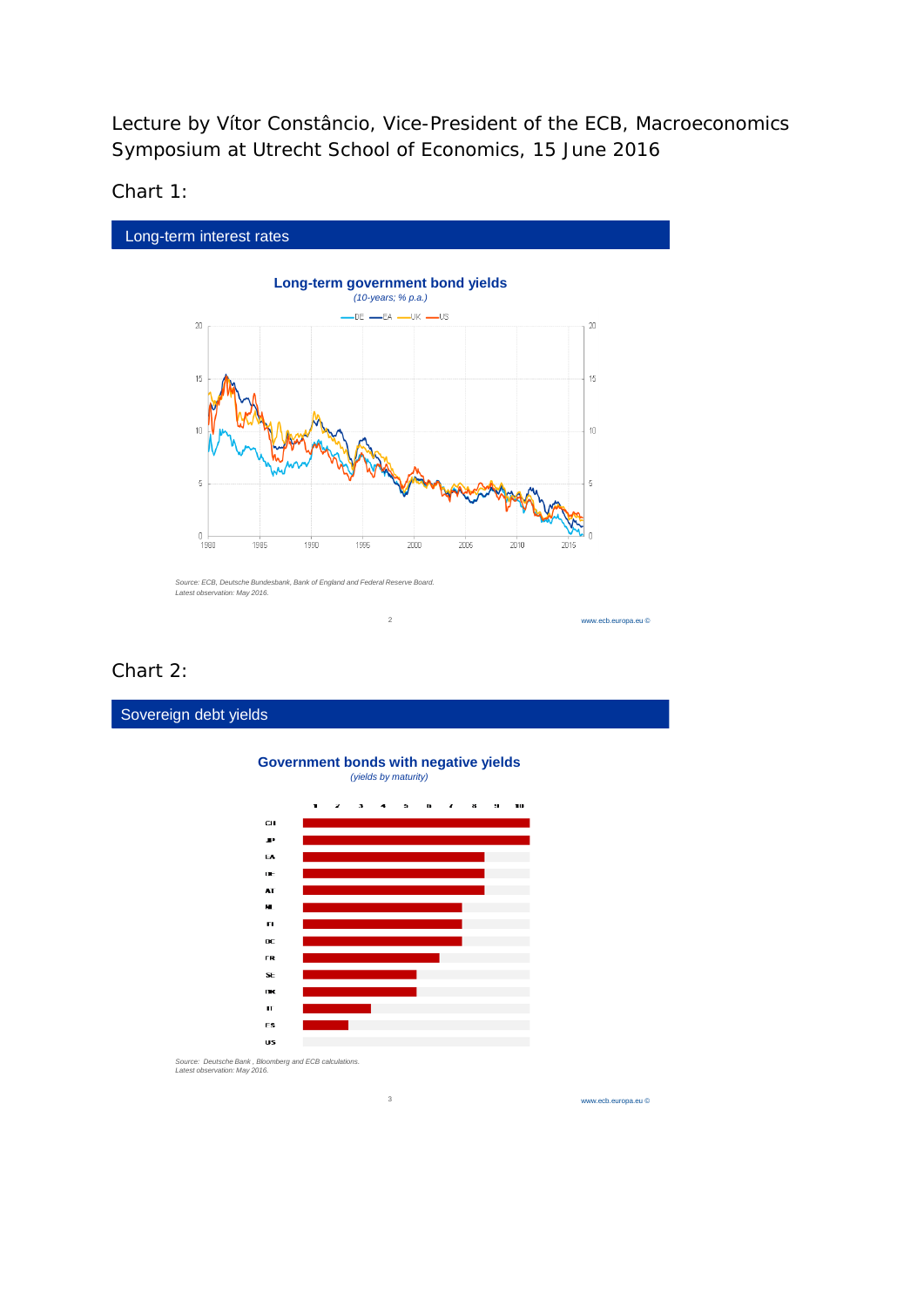# Chart 3:



## Chart 4:

Nominal term premium





Source: Bloomberg and ECB staff calculations and Federal Reserve Board.<br>Notes: The euro area nominal term premium estimates are based on an affine term structure model using the Joslin, Singleton and Zhu<br>(2011) approach. F 5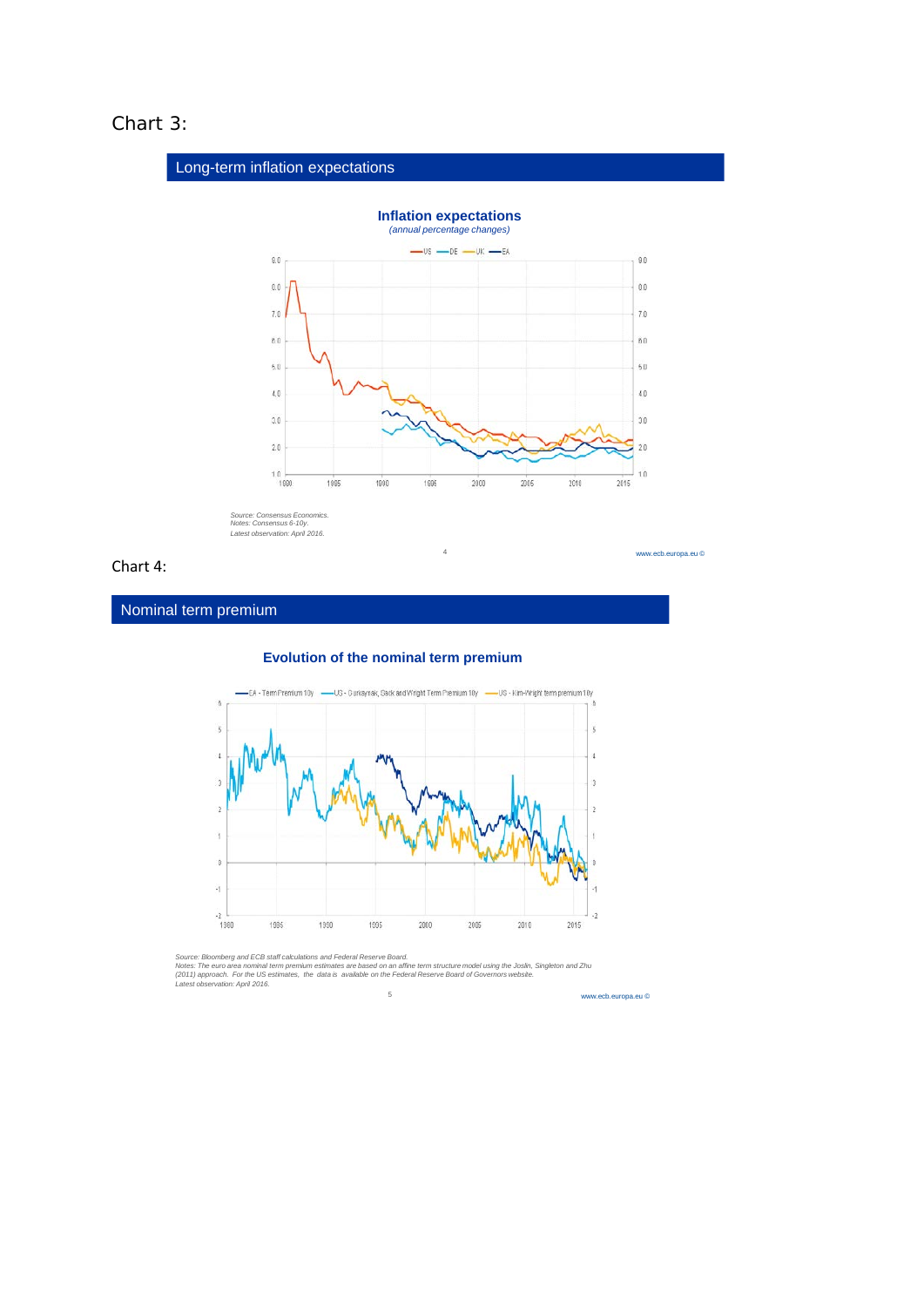### Chart 5:

#### Decomposing the euro area nominal term premium



Source: Bloomberg and ECB calculations.<br>Notes: Both the nominal term premium and the inflation risk premium are based on affine term structure models. The real term<br>premium is computed as the difference of the nominal term 6

#### www.ecb.europa.eu ©

## Chart 6:

#### **Growth expectations**



7

# **Long-term growth expectation for the euro area and US**

*Source: Consensus. Notes: These are the 6-10 year ahead growth expectations. Latest observation: April 2016.*